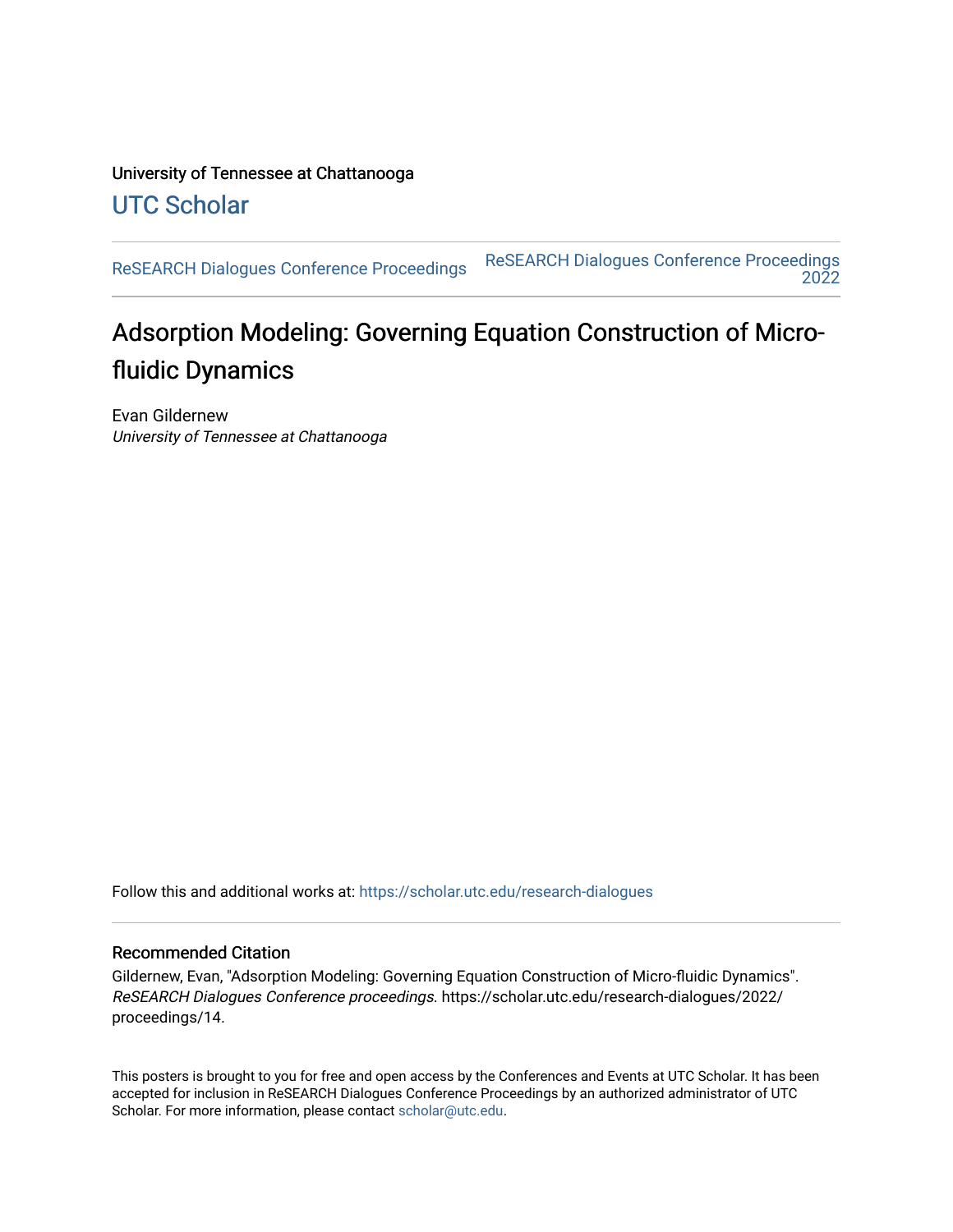# **Adsorption Modeling: Governing Equation Construction of Micro-fluidic Dynamics**



## Evan Gildernew and Dr. Sungwoo Yang Chemical Engineering

Water scarcity is a serious concern and is expected to increase in severity in the coming years. One potential source of potable water is atmospheric humidity. Despite drought conditions humidity remains sufficiently high in suffering regions to prompt interest in its harvesting. Approximately 37.5 billion gallons of water remain largely untapped. We need tools to access atmospheric water at an energy cost that is economically feasible.

This poster describes work on a Zeolite 13X-water adsorption model made for use in collaboration with Dr. Sungwoo Yang's laboratory. The objective is to characterize novel materials for use in water vapor uptake/release by way of thermal conductivity shape optimization, porosity/permeabilities design, and next generation modeling kinetic assumptions.

The experimental research and model have direct application in atmospheric water harvesting, desalination, heat pump design, and battery development.

> UTC undergraduate students and graduate students could participate in a wide variety of work on this project. The code is written symbolically allowing model reformulation and investigation of wide ranging parameters. Of particular interest are emerging Activation energy of surface diffusion, isosteric heat of adsorption, and adsorbed density models. The code has also been written to shape optimize for ideal condenser heat sink inclusion. Application of an shape fitting algorithm and proper characterization of the model should provide undergraduate research opportunities in the areas of atmospheric water harvesting, CO2 recapture and thermal heat pump optimization. Come join us!

## **Introduction**

# **Coupled Weak Formulation of Adsorption System**



 $\frac{\partial Q}{\partial t} + GQ - GQ_{eq} = 0$ 

















1. Pradeepta Sahoo, Matthew John, Bharat Newalker, N.V. Choudhary, and K.G. Ayappa. "Filling Characteristics for an Activated Carbon Based Adsorbed Natural Gas Storage

2. Alina LaPotin, Hyunho Kim, Sameer R. Rao, Evelyn Wang, "Adsorption-Based Atmospheric Water Harvesting: Impact of Material and Component Properties on System-Level

- System."(2011)
- Performance." (2019)



## **References**

This project describes the computational work completed to answer the question, to what degree are the model factor approximations for a finite element adsorption model driving simulated results, and which constructions require the least amount of experimental work to adequately predict water harvesting capabilities of micro-porous adsorbents?



# **Major Decisions in Model Construction**

Atmospheric Water Harvesting by way of Adsorption (figure source: LaPotin)

### **Temperature dependent Adsorbed Density, ρ<sub>adv</sub>**

A critical parameter needed in Dubinin-Astakhov Isotherm (Q<sub>eq</sub>).

## **Future Work**

Properties for Laboratory and Computational Investigation (figure source: LaPotin)

$$
P - (\frac{M_v K_s}{R u_g} \frac{P}{T} \nabla P)_\Gamma = 0
$$

$$
\varepsilon \frac{\partial P}{\partial t} + \frac{C_{pv} M_v K_s P}{R u_g T} \nabla P
$$

$$
- (k_f \nabla T)_\Gamma = 0
$$

1) PDE in variational terms

Current build: Coupled Navier Stokes-Brinkman neglecting inertial forces and viscous forces, assuming local thermal equilibrium and ideal gas.

### 2) Numerical Implementation

Current build: Weak Forms are approximated by a mixed space finite element with nodal vectors Pressure, and Temperature. Q [kg Adsorbed  $/m<sup>3</sup>$ Adsorbent] is interpolated by shape function. A nonlinear solver approximates a solution field in a forward Euler calculation.

### 3) Properties Modeling

Current investigation: Adsorption modeling requires approximations for micro-porosities, macro porosities, adsorbed vapor density, vapor density(t), velocity gradient permeability, mass transfer resistance for adsorption, intra-particle gas diffusivity, vapor adsorption capacity, effective thermal conductivities, isosteric heat of adsorption, activation energies for adsorption and desorption, adsorbed vapor specific heat, vapor heat capacity, adsorption equilibrium density, adsorption isotherm, and adsorption saturation pressure.



## **Isosteric Heat of Adsorption, ΔH**

Describes the amount of heat released or required during adsorption/desorption.

1) Vant Hoff equation

# **Micro-fluidic Property Models Under Study**

- 1) Mugele equation
- 2) Hauer equation
- 3) Fitted from Ambrozek
- 4) Approximated from critical values

### **Permeability, K<sub>s</sub>**

- 
- 
- parameters)
- 3) Toth Isotherm
- 4) BET Isotherm

### **Mass Transfer Resistance to Adsorption, G**

1) Fitted value from Ambrozek 2) Vasilev Adsorption Kinetics

## **Thermal Conductivities, k,**

- 1) Kozeny-Carman using Tortuosity
- 2) Kozeny-Carman using Kozeny constant
- 3) Kozeny-Carman using effective porosity



The mesh to the right shows our code generating a mesh and approximating adsorbate concentration at three timesteps.



Boundary conditions can be redefined according to experimental needs and iterative exploration of variable vessel designs can be automated.

The computational results can not answer our Research Question until computational investigations can be compared to experimental work.

## Approximations for desorption at timstep = 0 seconds, 150 seconds, and 300 seconds.

1) Maxwell Eucken equation